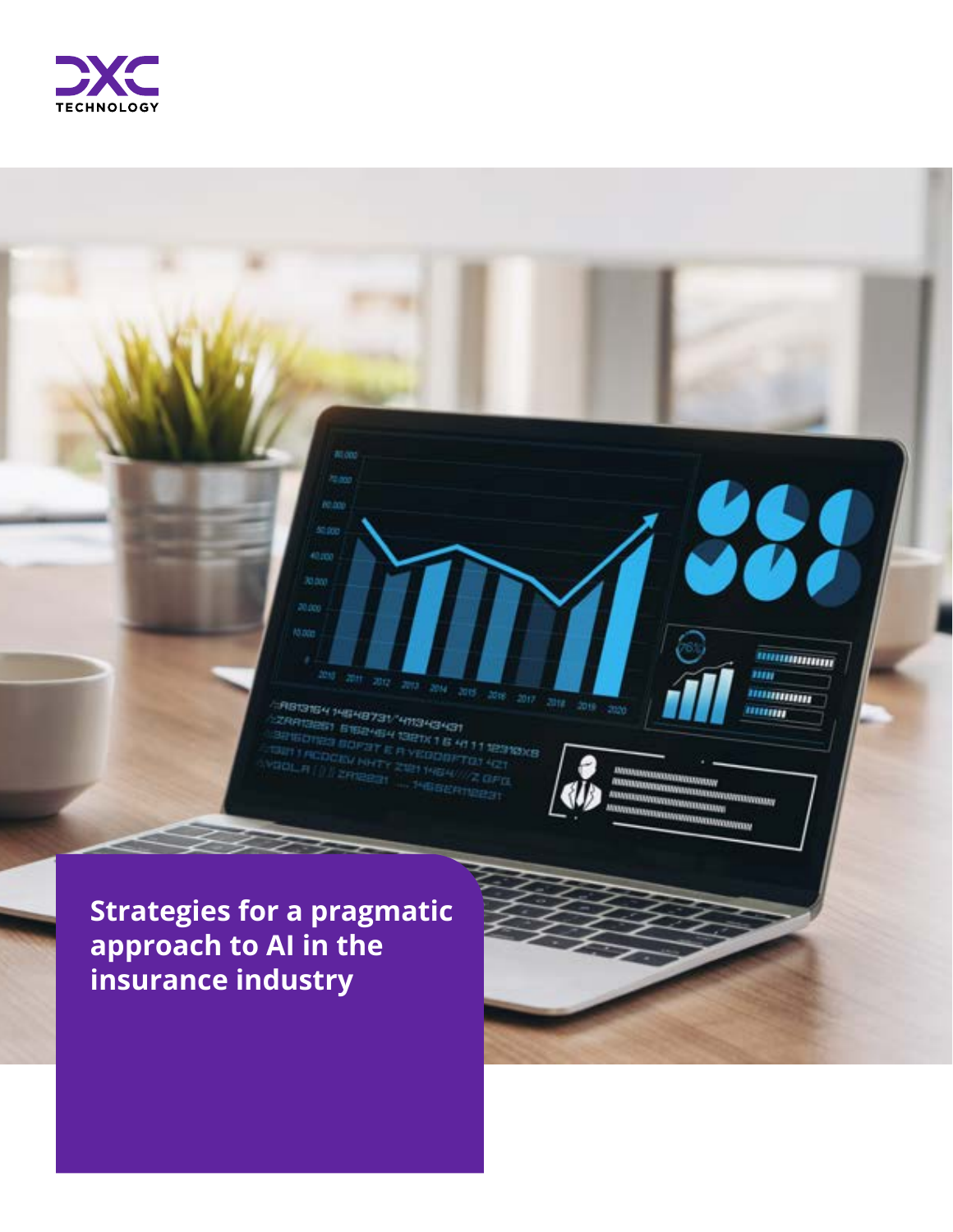# **Strategies for a pragmatic approach to AI in the insurance industry**

"Why is AI so dumb?" blared the headline in a recent IEEE technical magazine. With increasing chatter in the artificial-intelligence community on the topic, that kind of headline shouldn't be unexpected. Overhyping the "I" in AI could lead to years of AI innovation that may not ultimately result in meaningful and measurable business impact.

To be sure, the current state of AI is nowhere near the assumption many make about the "I" in AI being very close to human-level intelligence, also called "artificial general intelligence." Tesla has not helped by claiming its cars would achieve Level 5 autonomy — the highest level of driving automation, where there's no need for human intervention — by the end of 2021, only to have to walk that claim back to Level 2 — partial driving automation — when questioned by California regulators. (For more on the various levels, see "**[The 6 Levels of Vehicle Autonomy Explained.](https://www.synopsys.com/automotive/autonomous-driving-levels.html)**")

Current AI is nowhere near having the high degree of artificial general intelligence required to not only learn and reason but also think abstractly. Many researchers believe that AI is closer to the level of intelligence of an infant (even though infants don't really need lots of data to learn from the world around them, as AI does).

Does this mean that the financial services industry, particularly insurance companies, should slow down their AI initiatives? Far from it. They should approach their use of AI pragmatically: apply it where it aligns to the overall business strategy and where there is a clear return on investment. Innovative insurers should use AI to stay ahead of upcoming potential disruptions to the industry and, in the process, ensure their long-term survival.



Innovative insurers should use AI to stay ahead of upcoming potential disruptions to the industry and, in the process, ensure their long-term survival.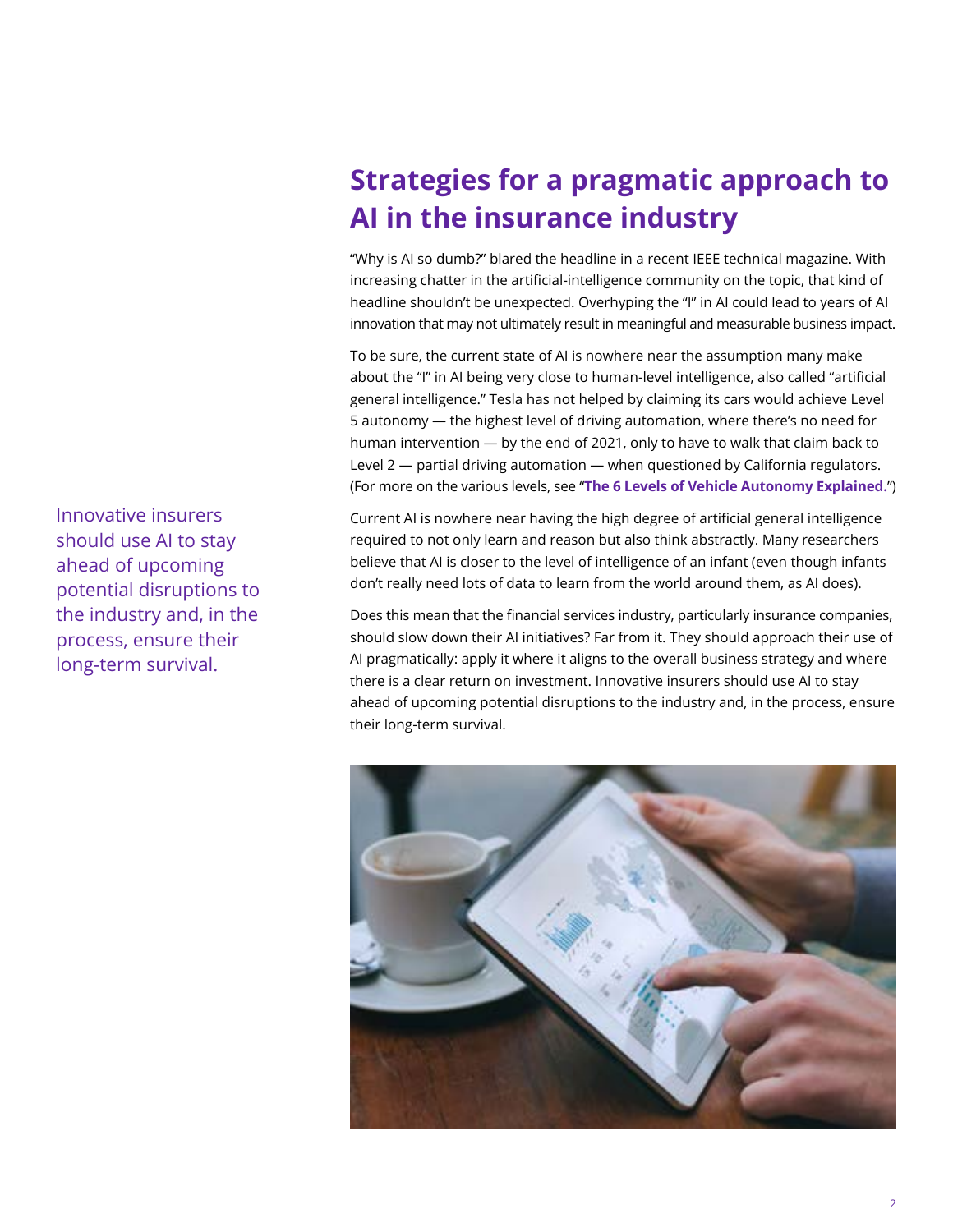# Intelligently applying AI

There are several use cases for AI in the insurance industry:



To use AI effectively, insurers should address these issues and follow these strategies:

- Business strategy: Disruptive or transformative?
- Black-box nature of AI: How was a decision made?
- Is the AI responsible and ethical?
- Data collection interruption: Data represents business conditions?
- Data availability, quality, engineering, infrastructure
- Data privacy and security
- New risks from using AI
- Dearth of resources
- Real return on investment?

#### **Issues Issues Strategies Strategies**

- Consider human + AI
- Get highest-level executive support
- Build ecosystem and a platform with partners
- Increase use of conversational AI
- Create a framework for responsible and ethical AI
- Create a robust data engineering strategy
- Create a training strategy and plan
- Get insurance for use of AI
- Manage the hype and develop business case with longer-term return on investment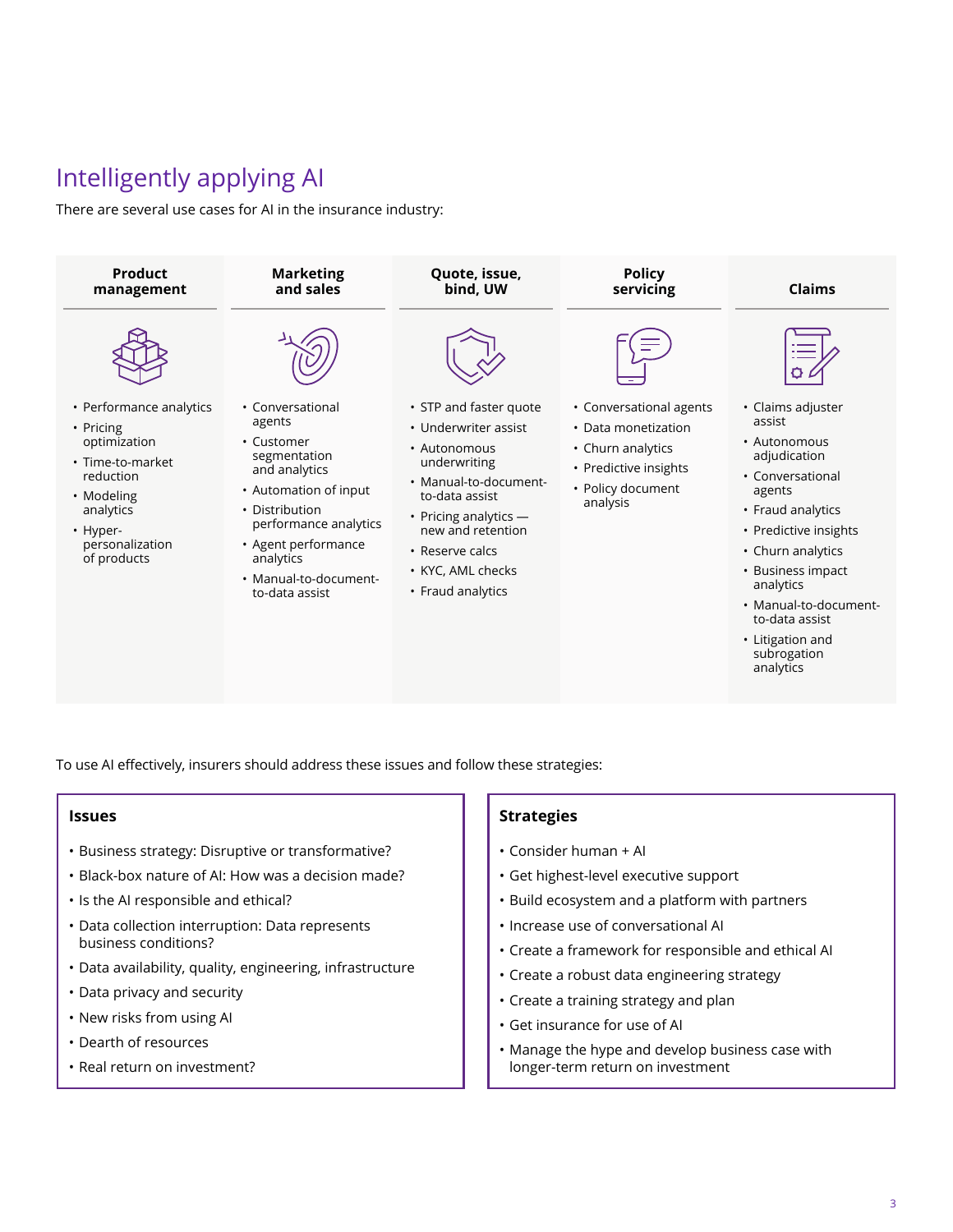Since the insurance industry is highly regulated, it is important for insurers to focus their initial use of AI on instances where there's no need to explain the decision that led to a specific business action.

The highest-level executives in an insurance company must develop the company's business strategy around the use of AI. AI technologies that will be used to achieve business goals and meaningful return on investment should align to the chosen strategy, either disruptive or transformative.

Many insurance entities could be content with transforming their business processes by targeted injection of AI to assist humans involved in the process. A good example is the work DXC Technology has done for a multirisk underwriter to extract data from documents using machine learning models, eliminating the task of keying in data from emails and other documents into systems of record. A human needs to supervise the process, because with current AI technologies, process automation is only about 70% to 80% accurate.

In contrast, other insurers could become disruptive by using AI to reinvent insurance as we know it. For example, it is possible to replace humans with an AI-based underwriter in targeted insurance product markets.

The black-box nature of AI is an important issue that the AI community needs to address to make AI applicable in highly regulated industries. While applications using simple statistical models and basic machine learning algorithms are more amenable to explaining decisions made by AI, the recent focus on deep learning algorithms poses a new set of challenges. Many leading-edge technology companies, universities and research institutions are working feverishly on solutions to these new challenges.

Since the insurance industry is highly regulated, it is important for insurers to focus their initial use of AI on instances where there's no need to explain the decision that led to a specific business action. For example, in underwriting, it is important to explain how the decision was made by the AI algorithms to provide a quote, then bind and issue the policy. The black-box issue needs to be addressed to ensure ethical and responsible AI is being used for the broader client base. Innovative insurers should consider developing a framework for deploying AI models that adhere to the core tenets of responsible and ethical AI. At DXC, we have been increasingly advising our customers on the contours of such a **[framework](https://www.luxoft.com/financial-crimes-intelligence/)**.

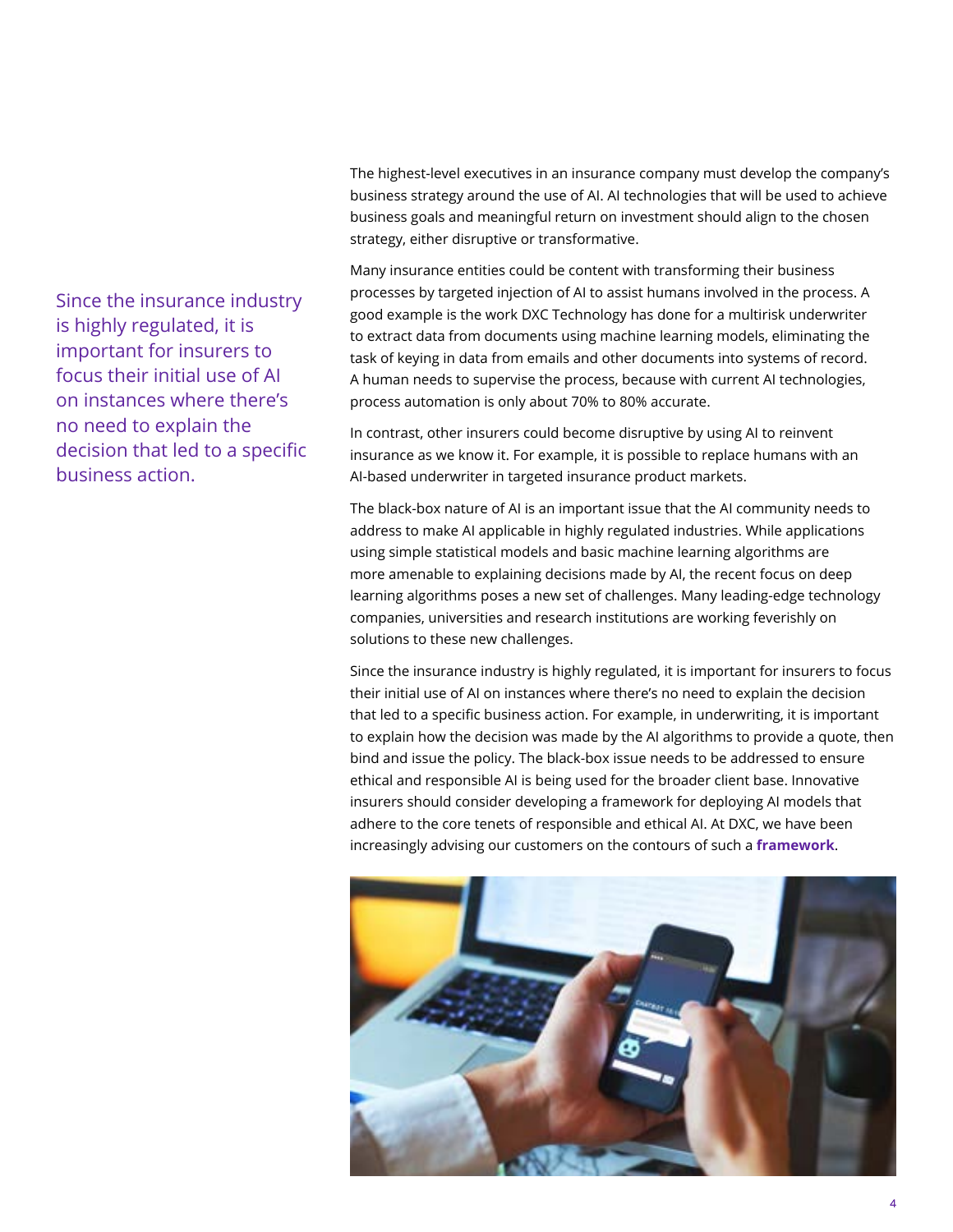Insurance entities should start exploring newer AI platforms that democratize the use of AI by empowering non-data-science personnel to participate in the development and deployment of AI capabilities.

Another issue is the advent of new risks and litigation stemming from the use of AI. Insurance companies using AI should consider one of the emerging insurance products to cover these. One of our property and casualty customers developing insurance products to insure the risks associated with the use of AI has been looking at using our DXC Assure product set to easily configure an end-to-end coverage solution.

## Data requirements and computing resources

Many insurers have not yet seen real returns on their AI investments. New technologies, while straightforward to experiment with, always require enormous investment as efforts continue into the production stage. Insurance entities should start exploring newer AI platforms that democratize the use of AI by empowering non-data-science personnel to participate in the development and deployment of AI capabilities.

Another aspect to address is creating **[a data engineering team](https://dxc.com/us/en/insights/perspectives/paper/how-to-future-proof-machine-learning-operations)** to ensure that quality, representative and timely data is available for continuously training AI algorithms, in order to create models that align with underlying business conditions. During the COVID-19 crisis, it became clear that the unusual disruption in business activity across the globe made many AI models unpredictable, because they were trained under normal business conditions.

Considering that such data may not always be available, a good strategy is to start looking at newer AI technologies such as reinforcement learning.

It is important for insurance companies to secure access to training data and thwart efforts to trick AI models into revealing the parameters used for training models. Since it is likely that cloud is where models are trained and deployed, access to AI can be secured effectively if well-known cloud security patterns are followed and implemented.

The use of hyperscalers' cloud-native capabilities is a strategy to alleviate the computing resources needed to train AI algorithms, albeit at a higher cost if applications are not designed to optimize cloud usage. It is well known that deep learning will not scale efficiently as the number of layers increases, and insurers must optimize their return on investment by making an appropriate trade-off between accuracy of AI models and computing-resource costs.

## Progress on all fronts

Insurance companies also need employees who are knowledgeable about AI. Many of the newer AI platforms alleviate the need for a large contingent of such resources. To accelerate the use of AI, companies can train a broad swath of employees on the basics and a smaller subset on further details.